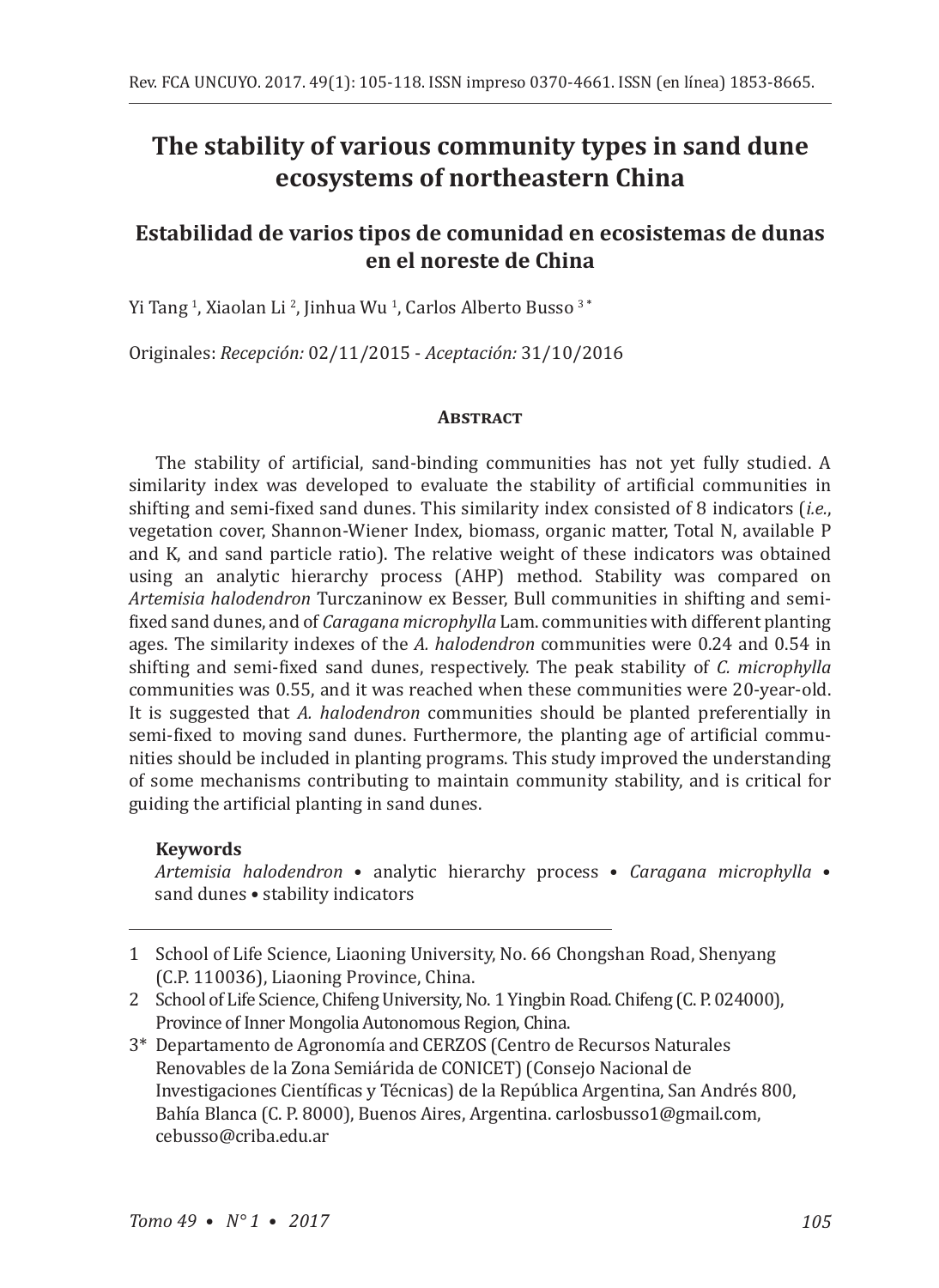#### **Resumen**

La estabilidad de comunidades artificiales que contribuyen a la fijación de suelos arenosos no se ha estudiado completamente. Se desarrolló un índice de similitud para evaluar la estabilidad de comunidades artificiales en dunas móviles y fijadas medianamente. Este índice de similitud consistió de 8 indicadores (cobertura vegetal, índice de Shannon-Wiener, biomasa, materia orgánica, N total, P y K disponibles, y relación de partículas de arena). La importancia relativa de estos indicadores se obtuvo utilizando un método de procesamiento jerárquico analítico (AHP). Se comparó la estabilidad de comunidades de *Artemisia halodendron* Turczaninow ex Besser, Bull en dunas móviles y fijadas medianamente, y la de comunidades de *Caragana microphylla* Lam. de diferentes edades de plantación. Los índices de similitud de las comunidades de *A. halodendron* fueron 0,24 y 0,54 en dunas móviles y fijadas medianamente, respectivamente. La estabilidad máxima de las comunidades de *C. microphylla* fue 0,55, la que se obtuvo cuando dichas comunidades alcanzaron 20 años de edad. Se sugiere que las comunidades de *A. halodendron* se deberían plantar preferencialmente en dunas fijadas medianamente a móviles. Además, la edad de plantación de las comunidades artificiales se debería incluir en programas de plantación. Este estudio mejoró el entendimiento de algunos mecanismos que contribuyen a mantener la estabilidad de las comunidades, y es crítico para guiar la plantación artificial en áreas de dunas.

#### **Palabras clave**

*Artemisia halodendron* • proceso analítico jerárquico • *Caragana microphylla* • dunas • indicadores de estabilidad

## **INTRODUCTION**

Since the 1950's, desertification has attracted the attention in China. A series of ecological engineering projects were initiated to control desertification in China, especially in Horqin Sandy Land, where desertification is a major constraint to achieve sustainable development (30). Ecological restoration achieved through ecological engineering projects is considered as a major useful way to deal with desertification (15).

Establishment of artificial, sand-binding vegetation is one of the most effective techniques for ecological restoration in sand lands. After years of practice, approximately 1.21 million ha have been established of sand-binding vegetation such as *Artemisia ordosica*, *Caragana intermedia*, *and Caragana microphylla*, in arid and semi-arid desert ecosystems (17).

The effects of artificial, sand-binding communities on ecological restoration have been long studied.

The presence of these communities can gradually (1) alter the spatial distribution of nutrients (2, 27), increase soil fertility (2, 29, 40), and affect water distribution (5, 51), resulting in changes of biodiversity and vegetation cover (57). In addition, artificial, sand-binding vegetation can effectively protect the topsoil from wind erosion and trap wind-blown materials from nearby areas (36).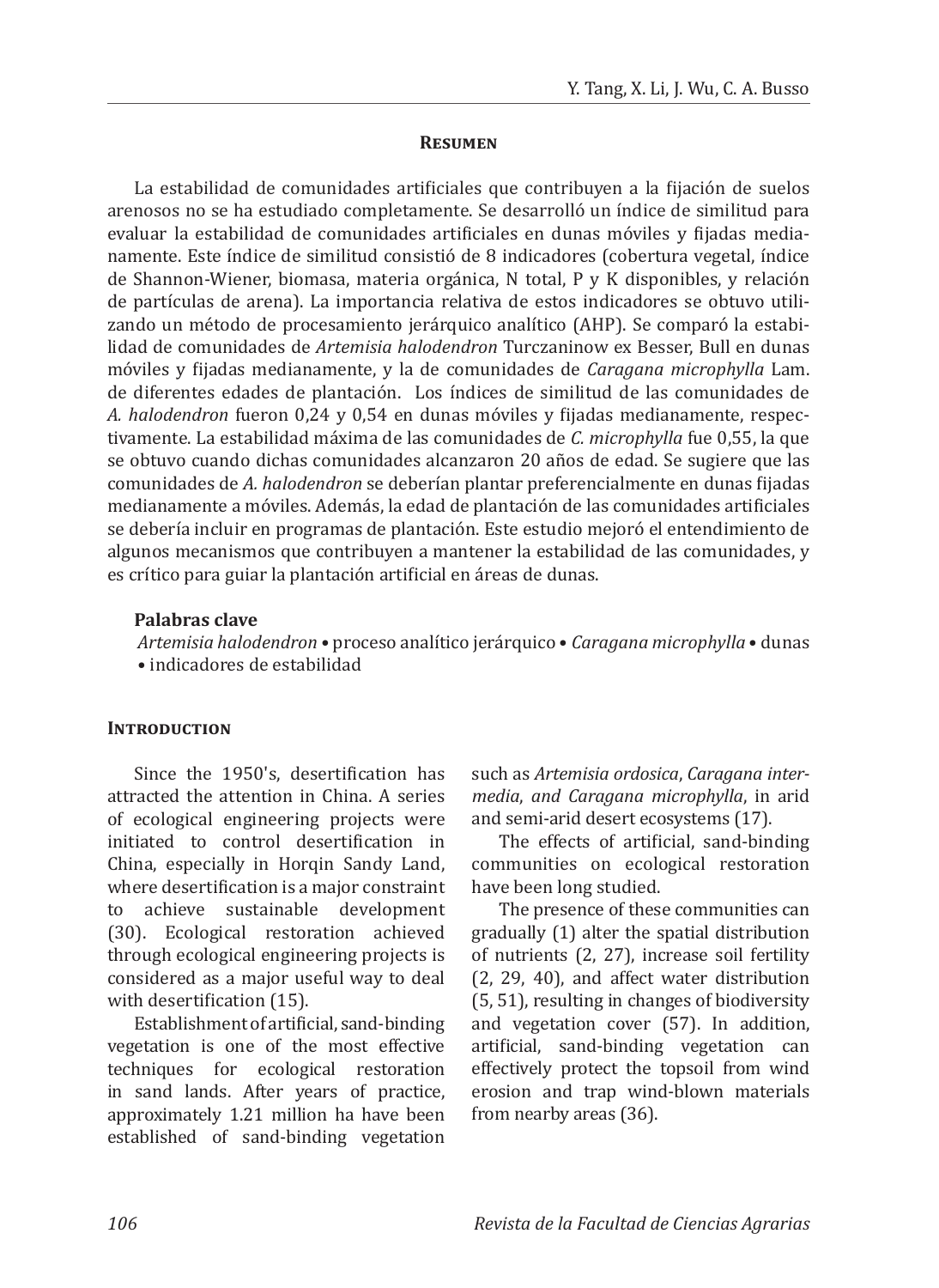Although several artificial communities (*e.g.*, of *Artemisia halodendron*, *C. microphylla*, or *Salix gordejevii* Chang) are established for sand-binding in Horqin Sandy Land, they have different spatial distributions in these sand dunes (11).

*Artemisia halodendron* communities often appear in semi-fixed and shifting sand dunes, and disappear in fixed sand dunes. *Caragana microphylla* communities grow on semi-fixed and fixed sand dunes. *Salix gordejevii* communities mainly distribute in semi-fixed sand dunes (28).

Their different spatial distributions are due to their stabilities, whose core is their resistance and resilience in the sand dune positions. How to compare the stability of artificial communities is not yet clear.<br>Some empirical studies have

Some empirical studies have<br>documented stability in artificial, documented stability in artificial, sand-binding communities (3). However, most previous studies are far from quantitatively comparing the stability in these<br>artificial. sand-binding communities. sand-binding communities. This is because of two major reasons: (1) there is diversity in defining the concept of stability, and (2) the quantification of stability is far from reaching an agreement. According to an inventory, 163 definitions and 70 stability concepts have been reported (6).

The existing information of stability in some major communities is based on different definitions of that concept. For example, resilience ability has been used to assess vegetation stability in degraded grasslands in Horqin Sandy Land (49). In contrast to this, stability of *Mongolian pine* communities has been based on the assessment of survival rates, life span, and the ability to resist adverse circumstances (44).

Many variables are used to measure the stability, which represent an inconvenient at the time of comparing the stability of various artificial, sand-binding communities in arid and semiarid desert ecosystems.

Succession theory can provide an effective way to measure and compare the stability of communities.

According to the classical succession theory, communities succeed to a climax community with an increase in stability, even in rangelands, where grazing pressure might disrupt the succession (37, 38). It is suggested that the climax community is the one with the highest stability within a series of successional stages (1).

It is considered that communities are stable when their stability is similar to that of the climax community. Taking the climax community as a reference, the similarity between this and other communities could work as an indicator for measuring stability. This can be achieved by comparing the similarity between artificial and the climax communities, which have the highest stability, to have a measure of the stability of artificial plant communities.

The similarity between artificial and climax communities could be described using a similarity index. The higher the similarity index, the higher the stability of the study plant community. The similarity index should contain indicators representing the structure of communities and the functioning of ecosystems (9).

The structure of plant communities is commonly reported in biodiversity, richness and vegetation cover studies (15, 32). Meanwhile, the functioning of ecosystems is often reported in terms of biomass, nutrient content and cycling, and energy flow (23, 33).

The vegetation succession process is consistent with the sand dune fixing process in Horqin Sandy Land (48). Semifixed sand dunes are a subsequent stage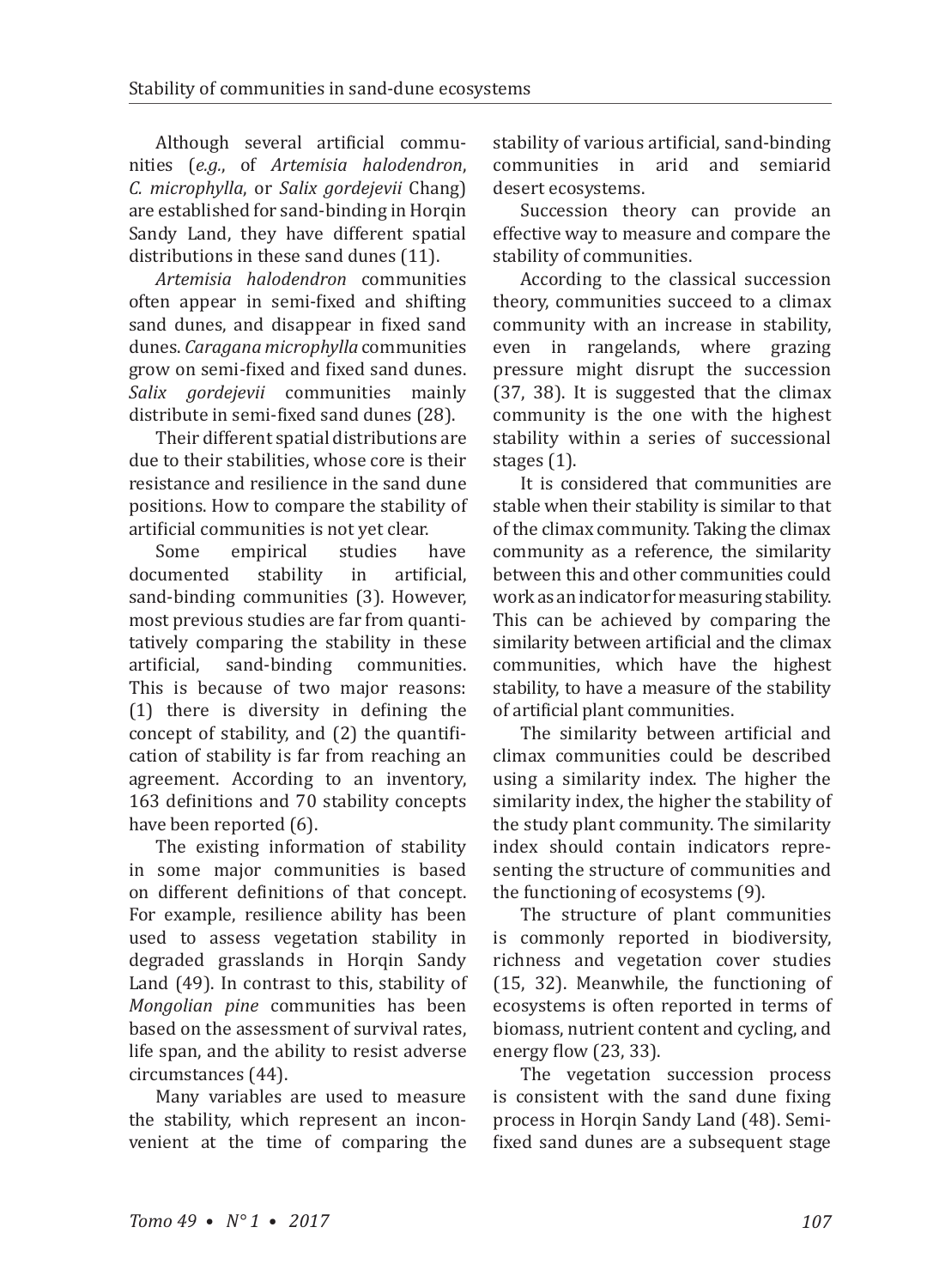from shifting sand dunes. Communities of *A. halodendron* appeared both in shifting and semi-fixed sand dunes (48). This led us to think that *A. halodendron* might have a higher stability in semi-fixed than in shifting sand dunes.

The dynamic of plant communities is an important aspect of the community succession process. Community succession, from a successional stage to the next one, accompanies the development of plant communities. For example, the community of *Artemisia intramongolica* changed in biomass and canopy when shifting sand dunes turned into semi-fixed and fixed sand dunes (20). This led us to think that stability might be greater in older than younger artificial, sand-binding communities.<br>Sparse elm (*Ulmus pumili* 

(*Ulmus pumilia* L.) woodland is an original vegetation type in Horqin Sandy Land, one of the four biggest sand lands in China (31). This woodland, as a climax community, is a reference to evaluate stability of artificial plant communities. It plays a major role in reducing wind erosion, accelerating vegetation restoration, and increasing nutrient accumulation (12).

The results of this study are helpful for (1) elucidating stability-maintaining mechanisms, and (2) guiding artificial planting in sand dunes.

## **Objectives**

**•** To determine the stability of *A. halodendron* in semi-fixed and shifting sand dunes.

• To evaluate the stability of artificial, sand-binding communities of various ages.

• To develop an integrated index to evaluate the stability of various artificial communities at a given time.

#### **Materials and methods**

#### **Study site**

The study was mainly conducted in Naiman county (42°15' N, 120°42 ' E, 345 m a. s. l.) and Balinyou Banner (43°12'-44°27' N, 118°12'-120°01' E, 1000 m a. s. l.).

Naiman is located in the hinterland of the Horgin Sandy Land, which has a continental semi-arid monsoon climate, and it is in the temperate zone. The mean annual precipitation is 364 mm, while the mean annual potential evaporation is 1920 mm (53).

Balinyou Banner is located in western Horqin Sand Land. Average annual temperature is 4.9°C. The mean annual precipitation is 358 mm (43).

The landscape in these two regions is characterized by dunes alternating with lowland areas. The original vegetation is sparse elm woodland at the two study sites. The current vegetation is dominated by shrubs and herbs, such as *Salix gordejevii*, *Artemisia halodendron*, *Aristida adscensionis*, *Agriophyllum squarrosum* and *Setaria viridis* (5, 52).

#### **Sampling procedures**

The data used for calculation of stability index were obtained from the literature. It was made by searching journal articles and theses published before January 2014 using the Web of Science and www.cnki.net. The selection criteria were as follows: at least one of the study, target communities was measured; all the study, target variables were measured.

Study communities included sparse elm woodland, *A. halodendron, C. microphylla* or *S. gordejevii* communities. Main species in these communities are shown in table 1 (page 109).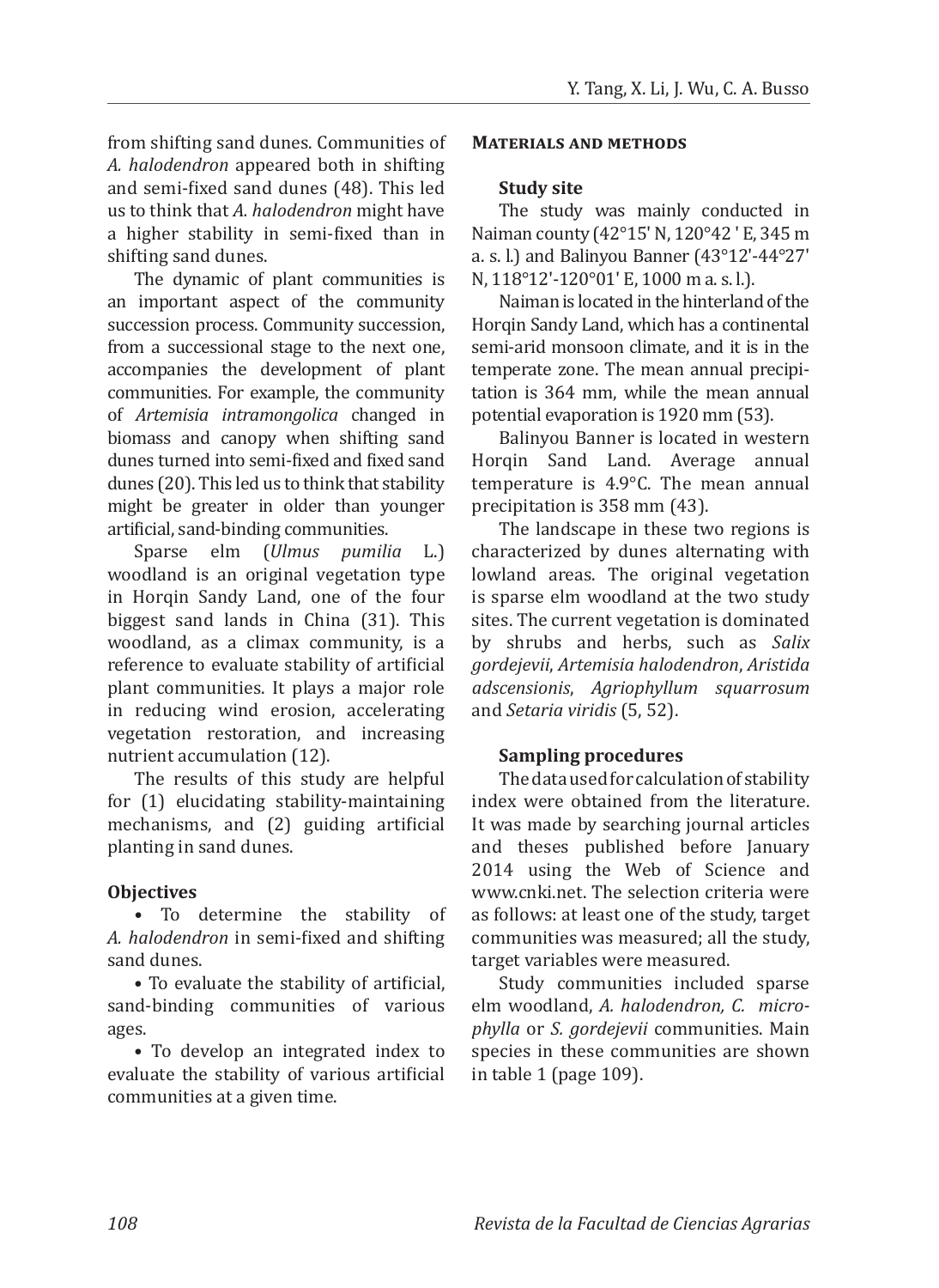**Table 1.** Major species composition of the *Artemisia halodendron*, *Caragana microphylla*, *Salix gordejevii*, and Sparse elm woodland communities.

**Tabla 1.** Principales especies de las comunidades de *Artemisia halodendron*, *Caragana microphylla*, *Salix gordejevii* y *Ulmus pumila*.

| <b>Communities</b>     | <b>Species composition</b>                                                                                                                                                                  | Reference        |
|------------------------|---------------------------------------------------------------------------------------------------------------------------------------------------------------------------------------------|------------------|
| A. halodendron         | Bassia dasyphylla, Corispermum elongatum, Cynanchum thesioides,<br>Setaria viridis                                                                                                          | Yin et al., 2006 |
| C. microphylla         | Corispermum elongatum, Eragrostis pilosa, Salsola ruhtenica,<br>Setaria viridis                                                                                                             |                  |
| S. gordejevii          | Astragalus adsurgens, Corispermum elongatum, Cynanchum<br>thesioides, Inula salsoloides, Pennisetum centrasiaticum,<br>Setaria viridis                                                      | Li et al., 2000  |
| Sparse elm<br>woodland | Bassia dasyphylla, Chloris virgata, Cleistogenes squarrosa,<br>Corispermum elongatum, Eragrostis pilosa, Lespedeza davurica,<br>Pennisetum centrasiaticum, Salsola collina, Setaria viridis | Zuo et al., 2005 |

The study variables were vegetation cover (%), biodiversity (Shannon-Wiener Index), biomass  $(g \ m^2)$ , soil organic matter (%) and nutrient contents [Total N (mg kg<sup>-1</sup>), available P (mg kg<sup>-1</sup>), available K  $(mg \ kg^{-1})$ ], and sand particle ratio [*i.e.*, sand/(sand+silt+clay)\*100, %]. The sand dunes types (*i.e.*, fixed dunes, semifixed dunes and shifting dunes), where communities were located, were recorded. Time when communities were planted was recorded whenever it was reported. To avoid the effects of spatial heterogeneity in soil nutrient contents (56), we used a relative soil nutrient content as the indicator of soil nutrients in artificial communities (*i.e.*, the ratio of content of soil nutrients in the study communities and their adjacent regions, %). This is, soil nutrient content data were also recorded from the adjacent regions.

The final data included information from 8 theses and papers (4, 10, 16, 34, 41, 42, 45, 46). A data thief software GetData Graph Digitizer was used to extract data from figures of the selected literature (35).

In this study, the calculation process used to obtain the relative weight of the indicator variables followed that of Zhang *et al*. (2013).

Analytic Hierarchy Process (AHP) methodology is an effective decision-making tool to deal with complex and multi-factor problems (14).

The AHP procedure includes three basic steps: (1) design of the decision hierarchy, (2) pairwise comparison of elements of the hierarchical structure, and (3) construction of an overall priority rating. This AHP was used to estimate the relative weight of indicator variables, which reflected the structure of plant communities and the functioning of ecosystems. Structure indicators were vegetation cover, and the Shannon-Wiener Index. Functioning indicators were biomass, organic matter, Total N, available P, available K, and the sand particle ratio. After establishing the hierarchical<br>structure *(i.e.*, the study structure structure (*i.e.*, the study structure and functioning aspects), pairwise functioning comparisons of indicators were judged,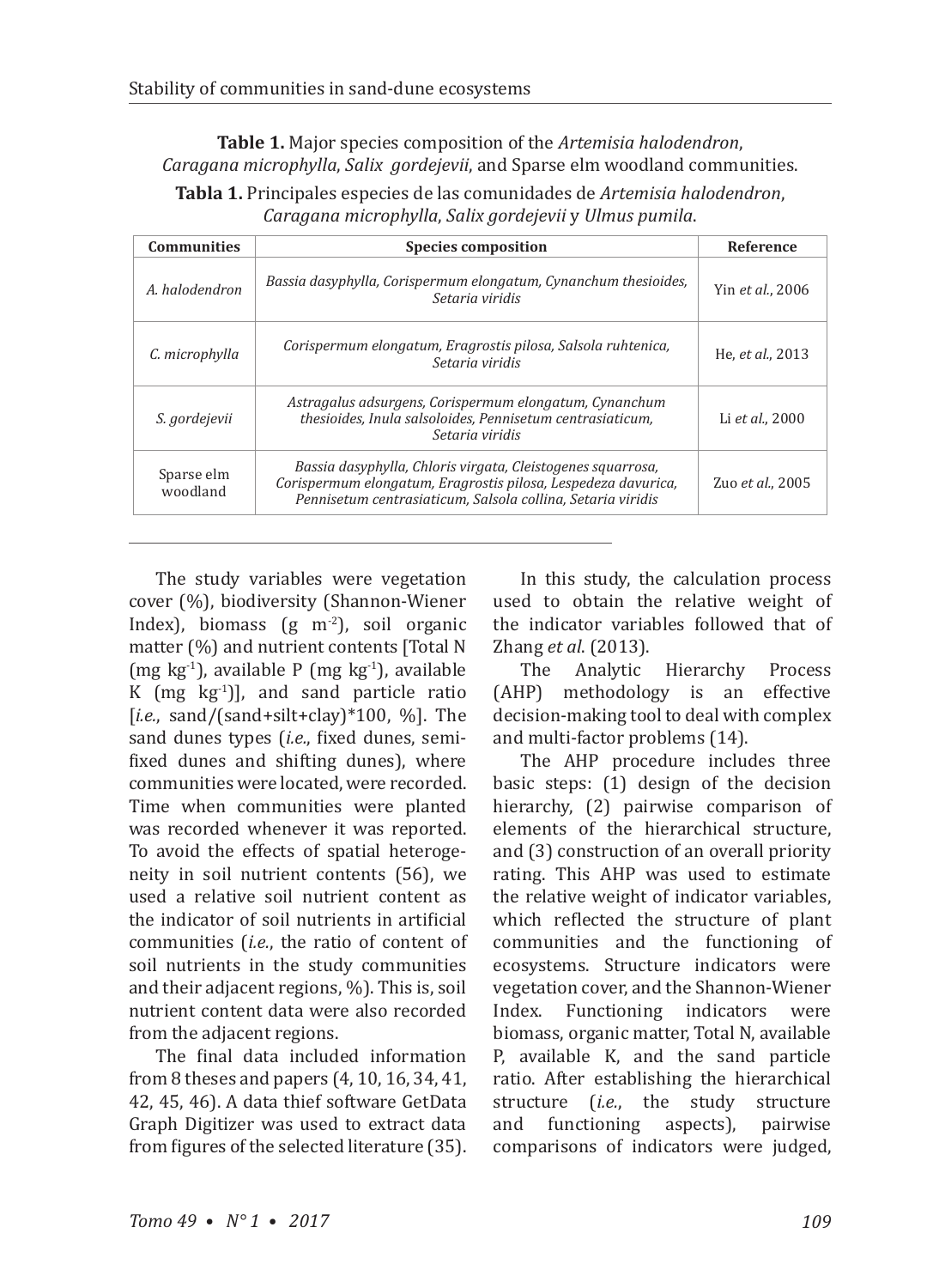and its consistency was tested with the consistency ratio (CR). Finally, the relative weight of indicators was calculated.

The Similarity Index (SI) was calculated following equation  $(1)$ , where W<sub>i</sub> represented the relative weight of indicator i with respect to the total number of indicators  $(n)$ . In this equation, SI represented the similarity in the indicators, and it was calculated following equation (2) or (3).

$$
SI = \sum_{i=1}^{n} SI_i \times W_i \tag{1}
$$

$$
SI_{i} = \frac{\text{Var}_{\text{ic}}}{\text{Var}_{\text{ij}}}, \text{Var}_{\text{ij}} > \text{Var}_{\text{ic}} \tag{2}
$$

$$
SI_{\overline{i}} = \frac{\text{Var}_{ij}}{\text{Var}_{ic}} \text{Var}_{ij} \leq \text{Var}_{ic} \tag{3}
$$

In equations (2) and (3),  $Var_i$  means the value of an *i* indicator (*i.e.*, variable=Var) on the *c* community (*i.e.*, climax community, which is sparse elm woodland in this paper). Var $_{ii}$  represents the indicator of the current, study communities: it means the value of indicator *i* in community *j* (*j*: communities were of *A. halodendron*, *C. microphylla* or *S. gordejevii*).

In equations (1), (2) and (3) *i* means the *i* change from 1 to n (n=8), as 8 indicators were used here (*i.e.*, vegetation cover, biodiversity, biomass, organic matter, Total N, available P, available K, and the sand particle ratio).

When the value of indicator *i* in community *j* was larger than that in the climax community (*i.e.* sparse elm woodland), we used equation (2). When the value of indicator *i* in community *j* was less than or equal to that in the climax community, we used equation (3).

The SI changes in the range of 0 to 1 in equations (2) and (3). For example, let us assume that the value of the sand particle ratios in the *S. gordejevii*, *C. microphylla*, and sparse elm woodland communities were 95.21%, 90.02%, and 91.55%, respectively. We used equation (2) to calculate the SI of the sand particle ratio in the *S. gordejevii* community (0.9155/0.9521), and equation (3) to calculate the SI of the *C. microphylla* community (0.9002/0.9155).

The SI was compared among seven communities which differed in species composition, age from planting, and stage of sand dune fixation: (1) *A. halodendron* community in shifting sand dunes; (2) *A. halodendron* community in semi-fixed sand dunes; (3) 6-year-old *C. microphylla* community in semi-fixed sand dunes; (4) 14-year-old *C. microphylla* community in semi-fixed sand dunes; (5) 20-year-old *C. microphylla* community in semi-fixed sand dunes; (6) 27-year-old *C. microphylla* community in semi-fixed sand dunes; (7) sparse elm woodland community in fixed sand dunes.

#### **Results**

## **Relative weights of indicator variables**

According to the hierarchy for assessment of the stability of artificial communities (figure 1, page 111), three comparison matrixes were developed (CR=0.0000<0.10). Since the obtained  $CR < 0.10$ , a reasonable level of consistency was achieved in the pair-wise comparisons made.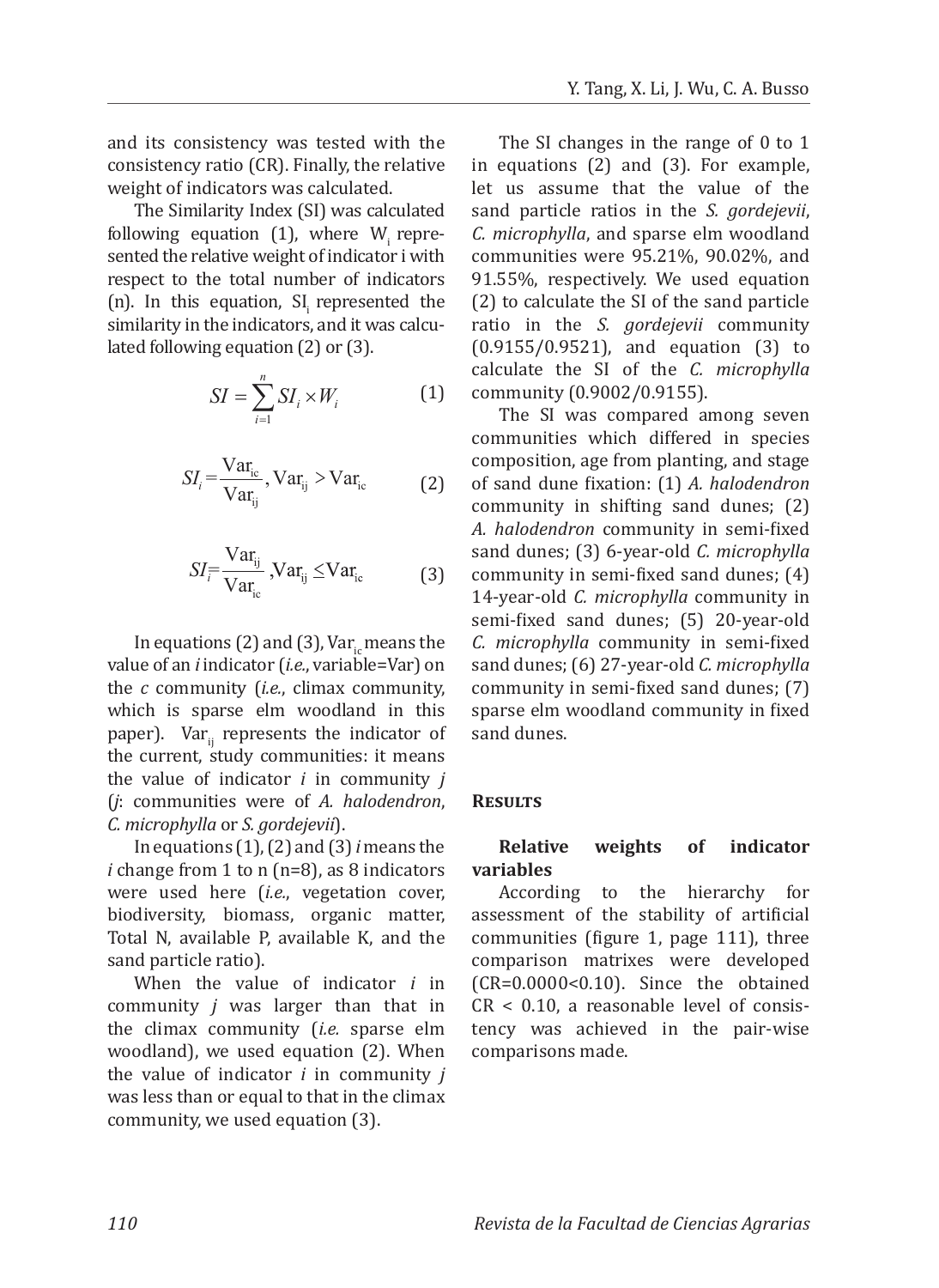

**Figure 1.** A hierarchy for evaluating the stability of artificial plant communities. **Figura 1.** Diagrama de la jerarquía para evaluar la estabilidad de comunidades vegetales artificiales.

Table 2 clearly shows the relative contribution of each indicator variable to the total weight (*i.e.*, 1) of all indicators. It is clear that almost 75% of the contribution to the total weight of all indicators was achieved by plant-related variables.

- **Table 2.** Relative weight of each indicator variable for evaluating stability of artificial plant communities.
	- **Tabla 2.** Importancia relativa de cada variable (indicador) para evaluar la estabilidad de comunidades vegetales artificiales.

| <b>Indicators</b>       | Weight |
|-------------------------|--------|
| Diversity index         | 0.3750 |
| <b>Vegetation Cover</b> | 0.1250 |
| <b>Biomass</b>          | 0.2405 |
| Organic matter          | 0.1262 |
| Total N                 | 0.0343 |
| Available P             | 0.0229 |
| Available K             | 0.0255 |
| Sand particle ratio     | 0.0506 |

Because of the lack of agreement between the number of communities (4) and the types of communities (7), species in each community (table 1, page 109), and the lack of mention on where each type of data was obtained from, table 3 (page 112), was included with the information on the sources of the used data.

## **Similarity Index**

Anytime we refer to higher than, lower than, etc. in the following paragraph, it refers in terms of absolute values. This is because the values were obtained from the available literature and as a result they were not exposed to any statistical analysis.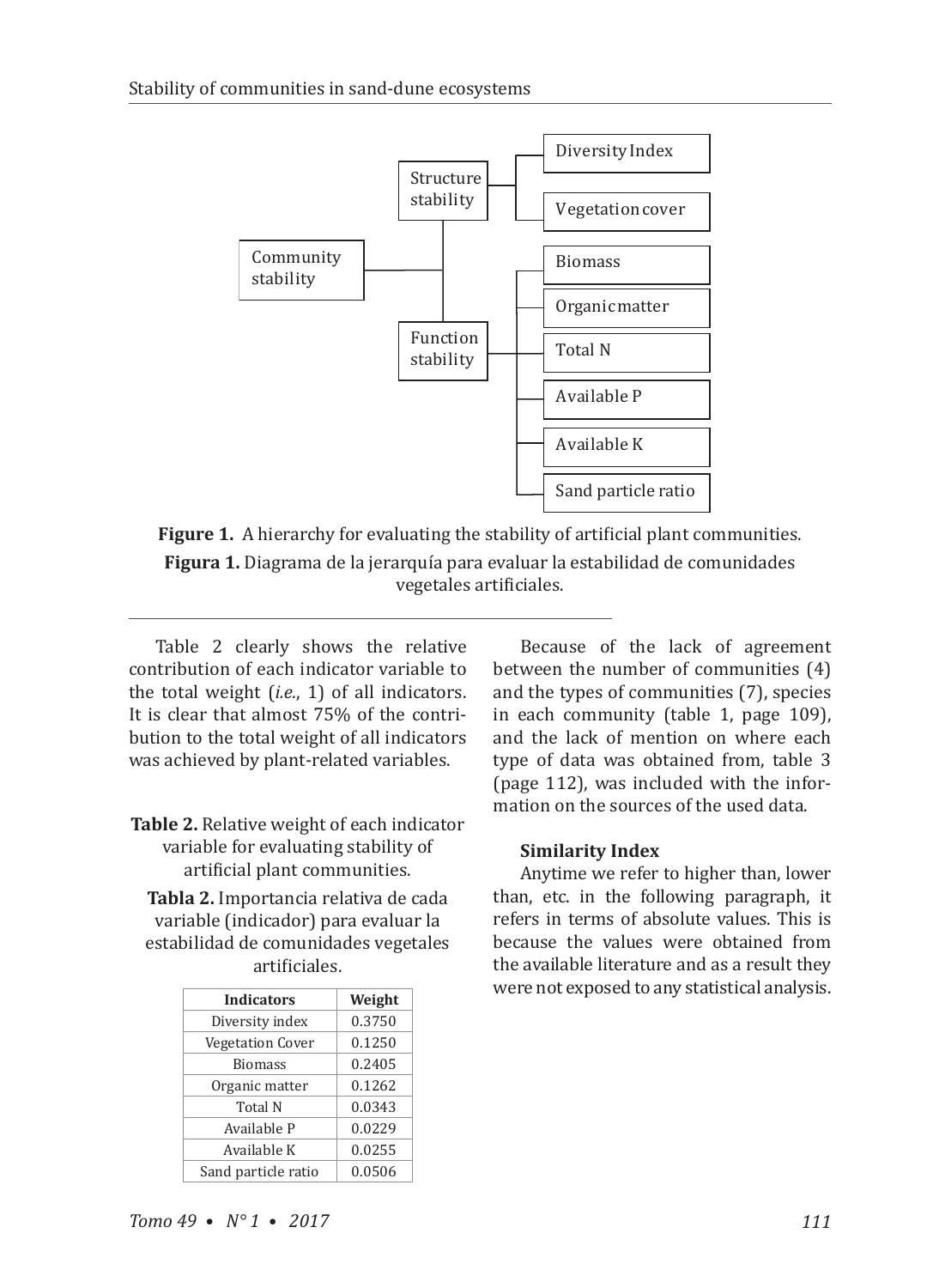**Table 3.** Community types and positions with their indicator variables are shown from previous research.

**Tabla 3.** Tipos y ubicación de diferentes comunidades con sus variables indicadoras se muestran de investigaciones previas.

| Reference<br><b>Number</b> | <b>References</b> | Community<br>types     | <b>Community positions</b> | Indicator variables                                                |
|----------------------------|-------------------|------------------------|----------------------------|--------------------------------------------------------------------|
| 17                         | Li. 2003          | Sparse elm<br>woodland | fixed-sand dunes           | Diversity index, vegetation cover,<br>biomass, sand particle ratio |
| 44                         | Zhang, $2004$     | Sparse elm<br>woodland | fixed-sand dunes           | Organic matter, total N, available P,<br>available K               |

| 41 | Yin, 2006  | A. halodendron | shifting-and semi fixed-<br>sand dunes | Diversity index, vegetation cover, Biomass |
|----|------------|----------------|----------------------------------------|--------------------------------------------|
| 33 | Wang, 2006 | A. halodendron | shifting-and semi fixed-<br>sand dunes | Organic matter, total N, available P       |
| 4  | Cao, 2007  | A. halodendron | shifting-and semi fixed-<br>sand dunes | Available K                                |

| 45 | Zhang, $2004$ | A. halodendron | shifting-and semi fixed-<br>sand dunes        | Sand particle ratio                                                                                             |
|----|---------------|----------------|-----------------------------------------------|-----------------------------------------------------------------------------------------------------------------|
| 11 | Jiang, $1982$ | C. microphylla | all community ages<br>mentioned in this study | <b>Biomass</b>                                                                                                  |
| 40 | Yang, 2010    | C. microphylla | all community ages<br>mentioned in this study | Diversity index, vegetation cover,<br>organic matter, total N, available P.<br>available K, sand particle ratio |

The similarity index of the *A. halodendro*n community in semi-fixed sand dunes was 0.54, which was higher than that in shifting sand dunes (figure 2, page 113).

sand dunes, the 20-year-old *C. microphylla* community showed the highest similarity index (figure 2, page 113).

In general, the older the community, the higher the SI on the *C. micropylla*  community located in semi-fixed sand dunes (figure 2, page 113).

The only exception was on the 27-year-old *C. microphylla* community on semi-fixed sand dunes, where the SI was lower than that on 14- and 20-year-old communities of this species on the same sand dune type.

The highest SI among all seven study communities was reached by the sparse elm woodland community on fixed sand dunes (figure 2, page 113).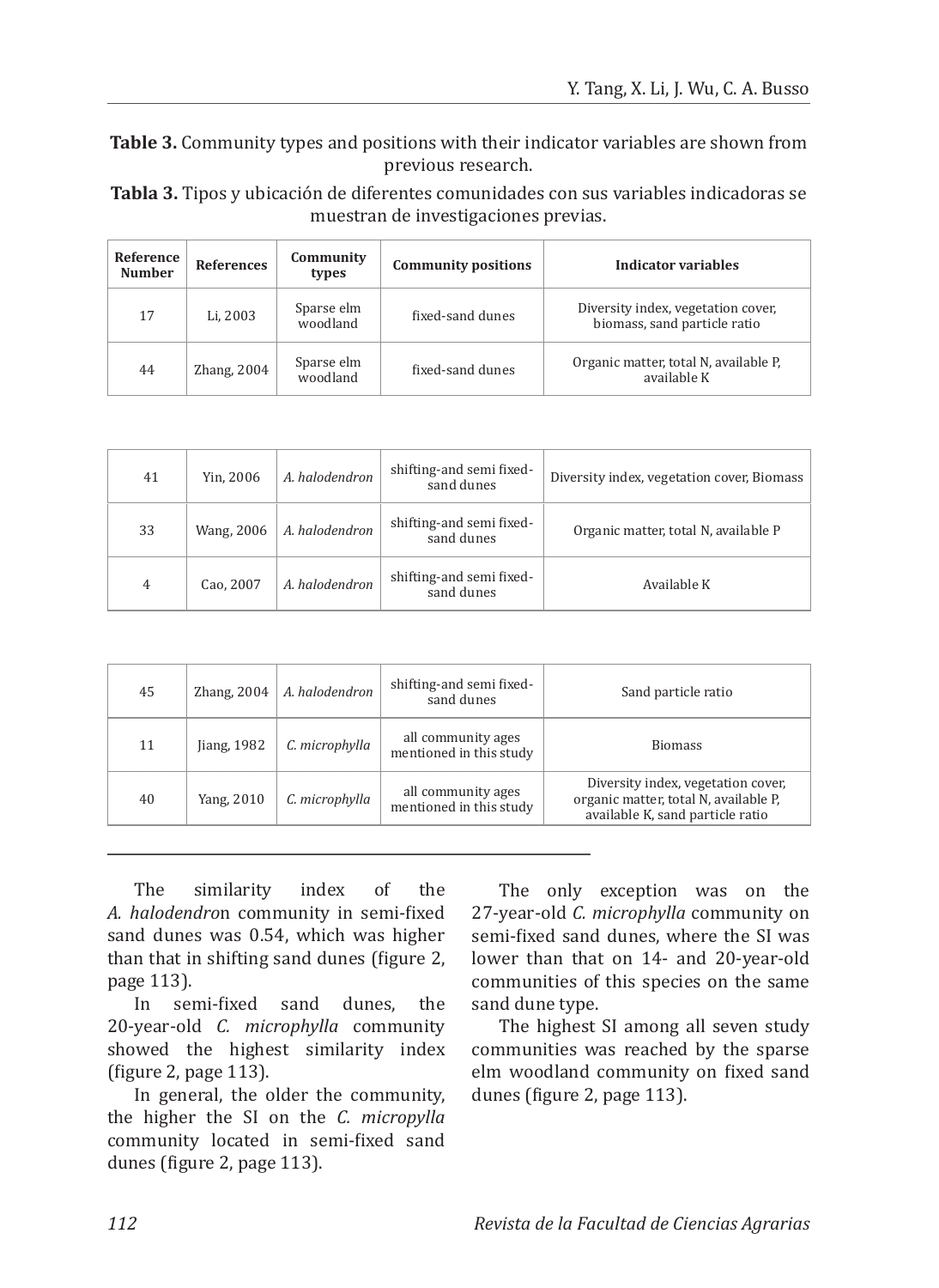

**Figure 2.** The Similarity Index (SI) of the *A. halodendro*n and *C. microphylla* communities in shifting-, semi-fixed-, and fixed-sand dunes. Communities were: A: *A. halodendron*; B: *A. halodendron*; C: 6-year-old *C. microphylla*; D: 14-yearold *C. microphylla*; E: 20-year-old *C. microphylla*; F: 27-year-old *C. microphylla*; G: Sparse elm woodland. These communities were located in A: shifting sand dunes; B to F: semi-fixed sand dunes; G: fixed sand dunes.

**Figura 2.** Indice de similitud (SI) en las comunidades de *A. halodendro*n y *C. microphylla* en dunas móviles, o fijadas en forma moderada o total. Las comunidades fueron: A: *A. halodendron*; B. *A. halodendron*; C: *C. microphylla* de 6 años de edad; D*: C. microphylla* de 14 años de edad; E: *C. microphylla* de 20 años de edad; F: *C. microphylla* de 27 años de edad; G: Arbustal de *Ulmus pumila* esparcido. Estas comunidades estaban ubicadas en A = dunas móviles; B a F: dunas fijadas en forma moderada; G: dunas fijadas totalmente.

#### **Discussion**

It was found that the weight of plant indicators to the total weight of all variables related with stability was greater than that of soil variables. Other studies have reported that sand dunes become stable when perennial plants colonize them (21).

This results showed that the similarity index of the *A. halodendron* community was greater in the semi-fixed than in shifting sand dunes. This is consistent with previous studies (26), and supports our hypothesis that *A. halodendron* in semifixed sand dunes has a higher stability than that community in moving sand dunes.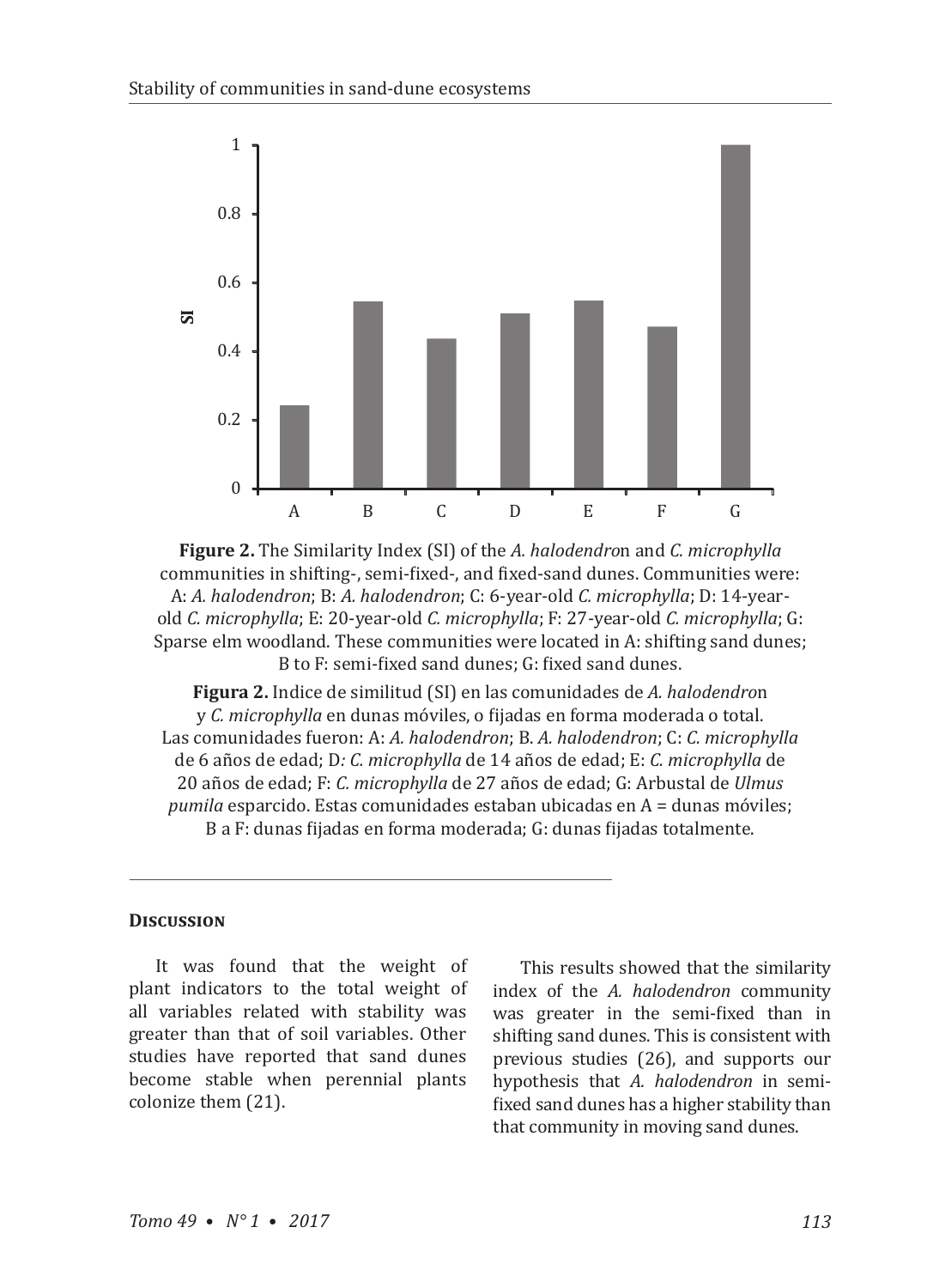This findings also agree with those of Li *et al.* (2007) who reported that *A. halodendron* and *Agriophyllum squarrosum* were the dominant species in semi-fixed and shifting sand dunes, respectively.

The diversity index and vegetation cover were among the most important indicators for contributing to explain the stability of the study plant communities. These indicators imply at the same time an increasing need of water supply (23). These results suggest that semi-fixed sand dunes should be more suitable for drought resistant species. Main or fine roots allow water uptake from deep or surface soil layers, respectively, in *A. halodendron* which increases its water use efficiency and resistance to drought (47).

Although some population characteristics of *A. halodendron* might decrease in semifixed sand dunes (*i.e.*, single body biomass, canopy and height: 28), community stability increased. This increase might be due to (1): the increases in species diversity and vegetation cover, proportion of clay and silt particles, and soil nutrients, and (2) regulation of the soil pH values (48). Therefore, *A. halodendron* communities are suitable for restoring vegetation and binding sand in moving sand dunes, especially in semi-fixed sand dunes.

The stability of the *C. microphylla* community, as measured by the SI, increased until it was 20-year-old, and decreased afterwards. This partly supports our hypothesis that stability should be higher in older than younger<br>artificial, sand-binding communities. sand-binding communities. *Caragana microphylla* can decrease wind velocity through its branches, which contributes to improve the accumulation of clay and silt particles in its canopy (7).

Previous studies have reported that the proportion of clay and silt particles is 2.6% before planting *C. microphylla* (30). This proportion, however, reached 14.4% in the canopy of *C. microphylla* after 21 years from planting (29).

The increase in the proportion of clay and silt particles promotes the accumulation of soil organic matter, nutrients and water holding capacity (39).

In addition, herbs in the *C. microphylla*  community also promote the cycling of organic matter and soil nutrients (22). Therefore, the stability of the *C. microphylla* community increased with age from its initial establishment.

However, the similarity index was lower on 27- than on 20-year-old *C. microphylla* communities, indicating that the stability of these communities decreased after reaching a peak. Pfisterer and Schmid (2002), reported an inverse relationship between biodiversity and the stability of ecosystem functioning. This suggests that the community of *C. mycrophylla* might have increased in biodiversity after 27-year-old.

Also, Anward Maun (2009) reported that as the plant community develops from open sand dunes to more mature stages in the succession process, there is in general an increase in weathering of soil and an increase in silt and clay, and in the humus content. For example, Holmes (2001) reported that primary succession occurs in essentially lifeless areas - places in which the soil is incapable of sustaining life such as newly formed sand dunes. Secondary succession occurs in areas where an ecosystem that previously existed has been removed. This type of succession is typified by smallerscale disturbances that do not eliminate all life and nutrients from the environment. Primary and secondary succession both create a continually changing mix of species within communities as disturbances of different intensities, sizes, and frequencies alter the landscape.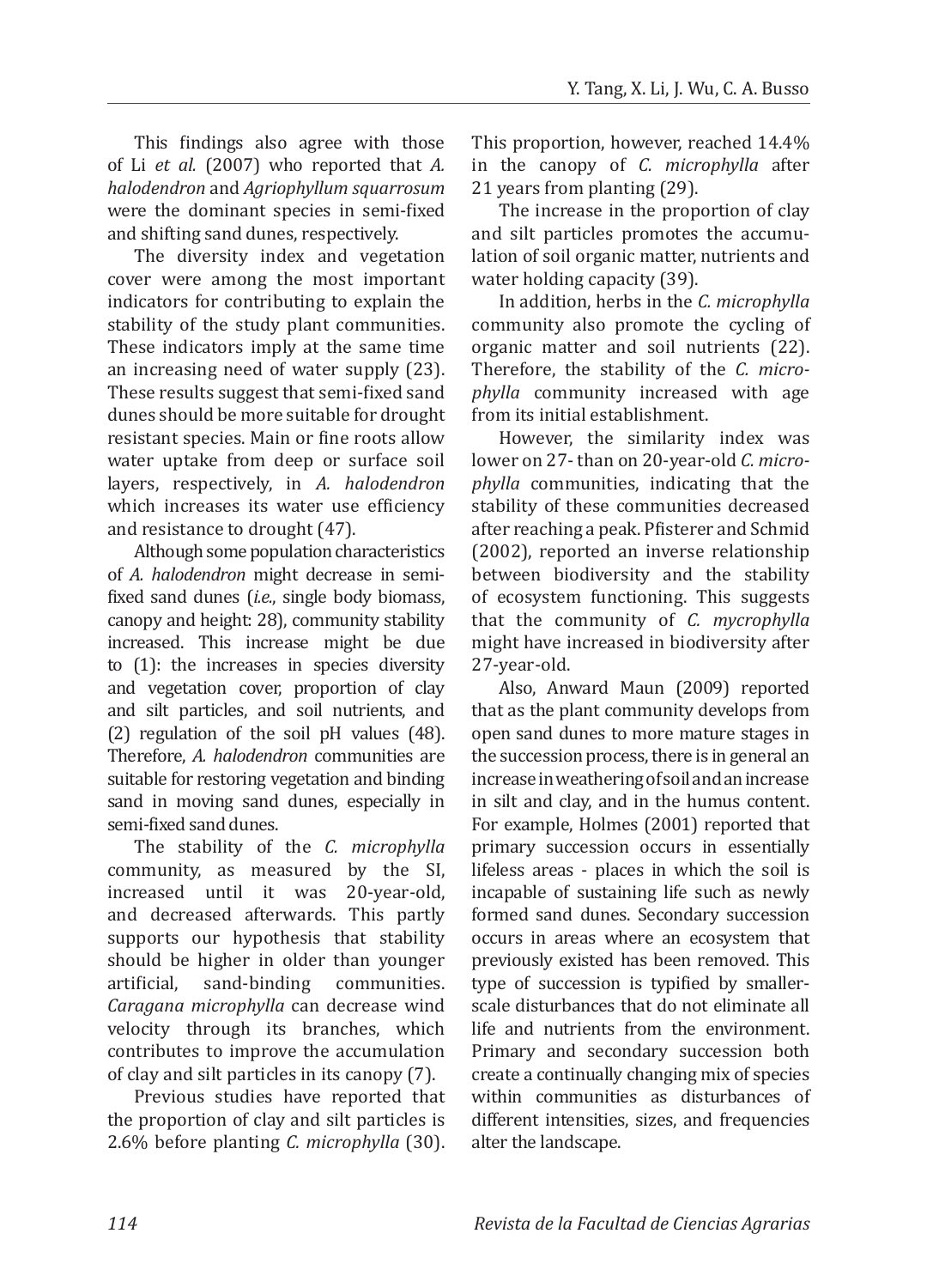The sequential progression of species during succession, however, is not random. At every stage, certain species have evolved life histories to exploit the particular conditions of the community (niches). This situation imposes a partially predictable sequence of change in the species composition of communities during succession.

Figure 2 (page 113), helps identify the process of succession in a sand dune system. Initially only a small number of species from surrounding habitats are capable of thriving in a disturbed habitat and harsh environment.

As new plant species take hold, they modify the habitat by altering such things as the mineral composition of the soil. These changes allow other species that are better suited to this modified habitat to succeed the old species. These newer species are superseded, in turn, by still newer species. As succession is a slow process (and change in soil and vegetation often takes many tens or hundreds of years at any one location), zonation (*i.e.*, the variation of species or communities over a particular area) is often used in sand dune studies to show how successions can work. This assumption is simply based on the fact that the dunes nearest the sea or coast are young and they become progressively older as the distance increases inland (8).

Petersen *et al*. (1968) reported that soil available moisture was negatively correlated with increasing clay content in soils. Then, less water might be available for root uptake in the *C. microphylla* community. Therefore, the stability of the oldest *C. microphylla* community in this study might have decreased because of a lower soil water availability for plant growth.

According to this results, the match between artificial communities and their location in sand dunes should be considered carefully. *Artemisia halodendron* communities should be planted preferentially in semi-fixed to moving sand dunes.

Furthermore, the planting age of artificial communities should be included in a planting program. For example, the greatest stability of *C. microphylla* communities appeared when they were 20-yearold. Additional artificial measures should be imposed to the elder *C. microphylla* community to maintain its stability.

The AHP method has already been used in evaluating the stability of wetland ecosystems, and in assessing the effects of protective systems in desert ecosystems (50, 54). In this study, this method was used to evaluate the stability of artificial communities.

The AHP method is suitable for situations where both quantitative and qualitative analyses are needed.

The accurateness of this method mainly depends on the correction of the weight estimations. We collected and synthesized data from the literature to evaluate the stability of communities in sandy lands.<br>This study

demonstrated the usefulness of collecting and appropriately analyzing and interpreting ecological data from the literature to address answers to ecological issues.

## **Conclusions**

The higher stability of *A. halodendron* communities was reached in semi-fixed than in shifting sand dunes. This was most likely due to increases in species diversity and vegetation cover, and the improvement in physicochemical soil properties.

Communities of *C. microphylla* reached a peak of stability when they were 20-year-old.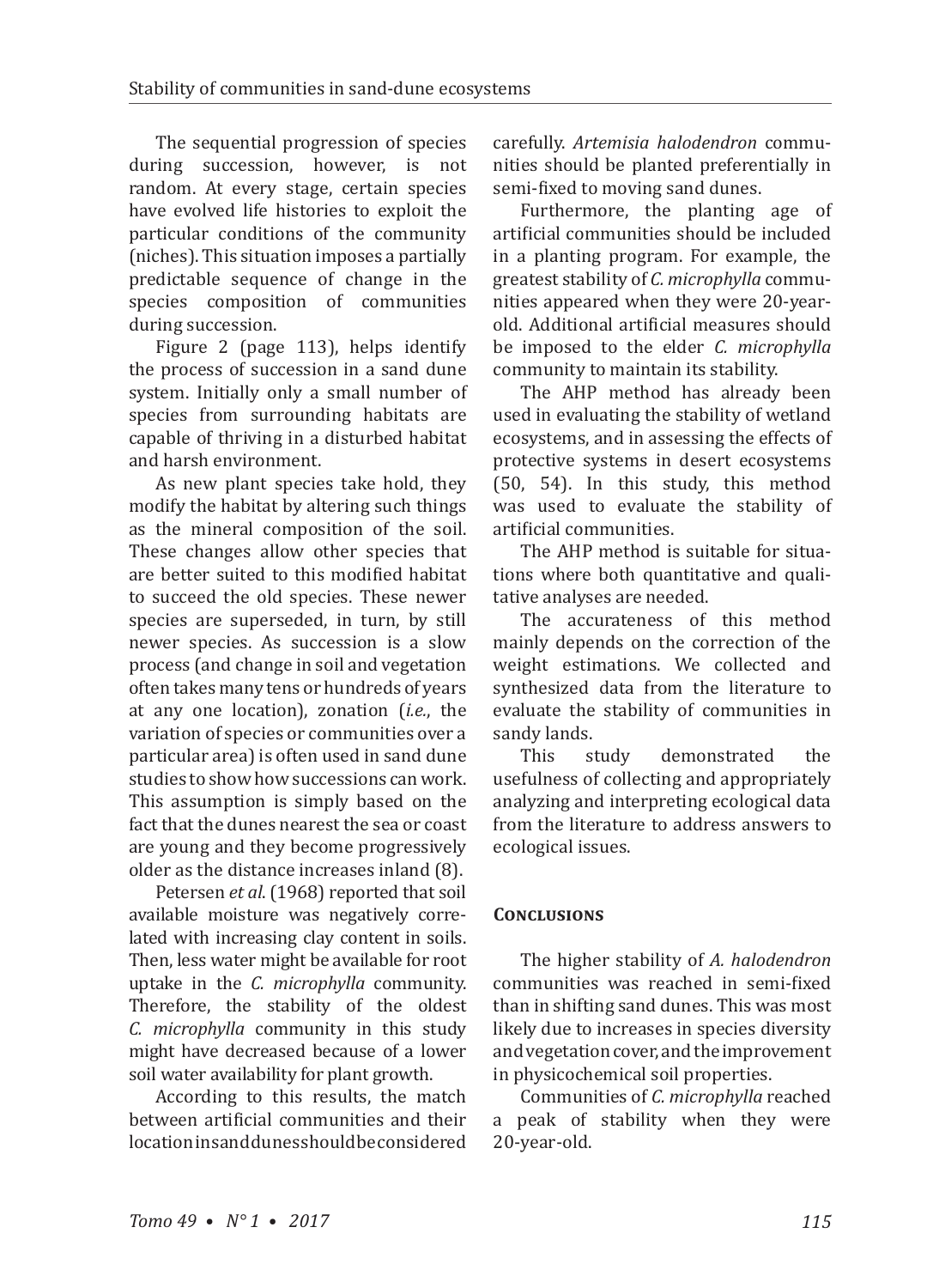It suggests that *A. halodendron* communities should be planted preferentially in semi-fixed to moving sand dunes.

Furthermore, the planting age of artificial communities should be included in planting programs. This study improved the understanding of the mechanisms contributing to maintain stability, and is helpful for guiding the artificial planting in desert ecosystems.

#### **References**

1. Anwar Maun, M. 2009. The biology of coastal sand dunes. Oxford Univ. Press, Oxford.

- 2. Burke, I. C.; Reiners, W. A.; Sturges, D. L. 1987. Herbicide treatment effects on properties of mountain dig sagebrush soils after fourteen years. Soil Society of America Journal. 51: 1337-1343.
- 3. Cao, C. Y.; Jiang, S. Y.; Ying, Z.; Zhang, F.; Han, X. 2011. Spatial variability of soil nutrients and microbiological properties after the establishment of leguminous shrub *Caragana microphylla* Lam. Plantation on sand dune in the Horqin sandy land of Northeast China. Ecological Engineering. 37: 1467–1475.
- 4. Cao, C. Y.; Jiang, D. M.; Luo, Y. M.; Kou, Z. W. 2004. Stability of *Caragana microphylla* plantation for wind protection and sand fixation. Acta Ocologica Sinica. 24: 1178-1186.
- 5. Cao, C. Y.; Zhu, L. H.; Jiang, D. M.; Fu, Y.; Gao, F. F. 2007. Effects of artificial Sand-fixation communities on soil nutrients and biological properties in Horqin Sandy Land. Journal of Soil and Water Conservation. 27: 168-171.
- 6. Grimm, V.; Wissel, C. 1997. Babel, or the ecological stability discussions: An inventory and analysis of terminology and a guide for avoiding confusion. Oecologia. 109: 323-334.
- 7. He, S. F.; Jiang, D. M.; Lamusa, A.; Liu, Z. M.; Luo, Y. M. 2007. Sand-fixing effects of *Caragana microphylla* shrub in Keerqin Sandy Land. Journal of Soil and Water Conservation. 21: 84-87.
- 8. Holmes, D. 2001. The geography of coastal sand dunes. Geo Factsheet 119. 5 p.
- 9. Huang, J. H.; Han, X. G. 1995. Biodiversity and ecosystem stability. Chinese Biodiversity. 3: 31-37.
- 10. Jiang, F. Q.; Lu, F. Y. 1982. The model of estimating above-ground biomass of *Caraganamicrophylla* Brush. Acta Ecologica Sinica. 2:103-110.
- 11. Jiang, D. M.; Liu, Z. M.; Cao, C. Y.; Kou, Z. W. 2003. Desertification and ecological restoration of Keerqin Sandy Land. China Environmental Science Press. Beijing.
- 12. Jiang, D. M.; Tang, Y.; Busso, C. A. 2014. Effects of vegetation cover on recruitment of *Ulmuspumila*L. in Horqin Sandy Land, northeastern China. Journal of Arid Land. 6: 343-351.
- 13. Judd, F. W.; Summy, K. R.; Lonard, R. I.; Mazariegos, R. 2008. Dune and vegetation stability at South Padre Island, Texas, United States of America. Journal of Coastal Research. 24: 992-998.
- 14. Kovacst, M. J.; Malczewski, J.; Flores-Verdugo, F. 2004. Examining local ecological knowledge of hurricane impacts in a mangrove forest using an analytical hierarchy process (AHP) approach. Journal of Coastal Research. 20: 792-800.
- 15. Le Houerou, H. N. L. 2002. Man-made deserts: desertification processes and threats. Arid Land Research and Management. 16: 1-36.
- 16. Li, H. L. 2003. Basic Studies on desertification process and vegetation restoration in Otindag Sandy Land - A case of Zhenglan Banner. Thesis. - Hohhot: Inner Mongolia Agricultural University.
- 17. Li, X. R.; Xiao, H. L.; Zhang, J. G.; Wang, X. P. 2004. Long-term ecosystem effects of sand-binding vegetation in the Tengger Desert, northern China. Restoration Ecology. 12: 376-390.
- 18. Li, Y. L.; Meng, Q. T.; Zhao, X. Y.; Zhang, T. H. 2007. Characteristics of species composition and plant diversity in the process of vegetation restoration on moving dunes in the Kerqin Sandy Land. Acta Prataculturae Sinica. 16: 54-61.
- 19. Liang, Y.; Gao, Y. B.; Ren, A. Z.; Chen, S.P.; Liu, N.; Liu, S. 2000. Quantitative characteristics of Salix gordejevii population in different sandy land habitats. Acta Ecologica Sinica. 20:80-87.
- 20. Liu, H. M.; Piao, S. J.; Wang, L. X.; Liu, F.; Wen, Y.; Liu, S. G. 2005. Population characteristics of *Artemisia intramongolica* at different successional stages. Chinese Journal of Ecology. 24: 497-502.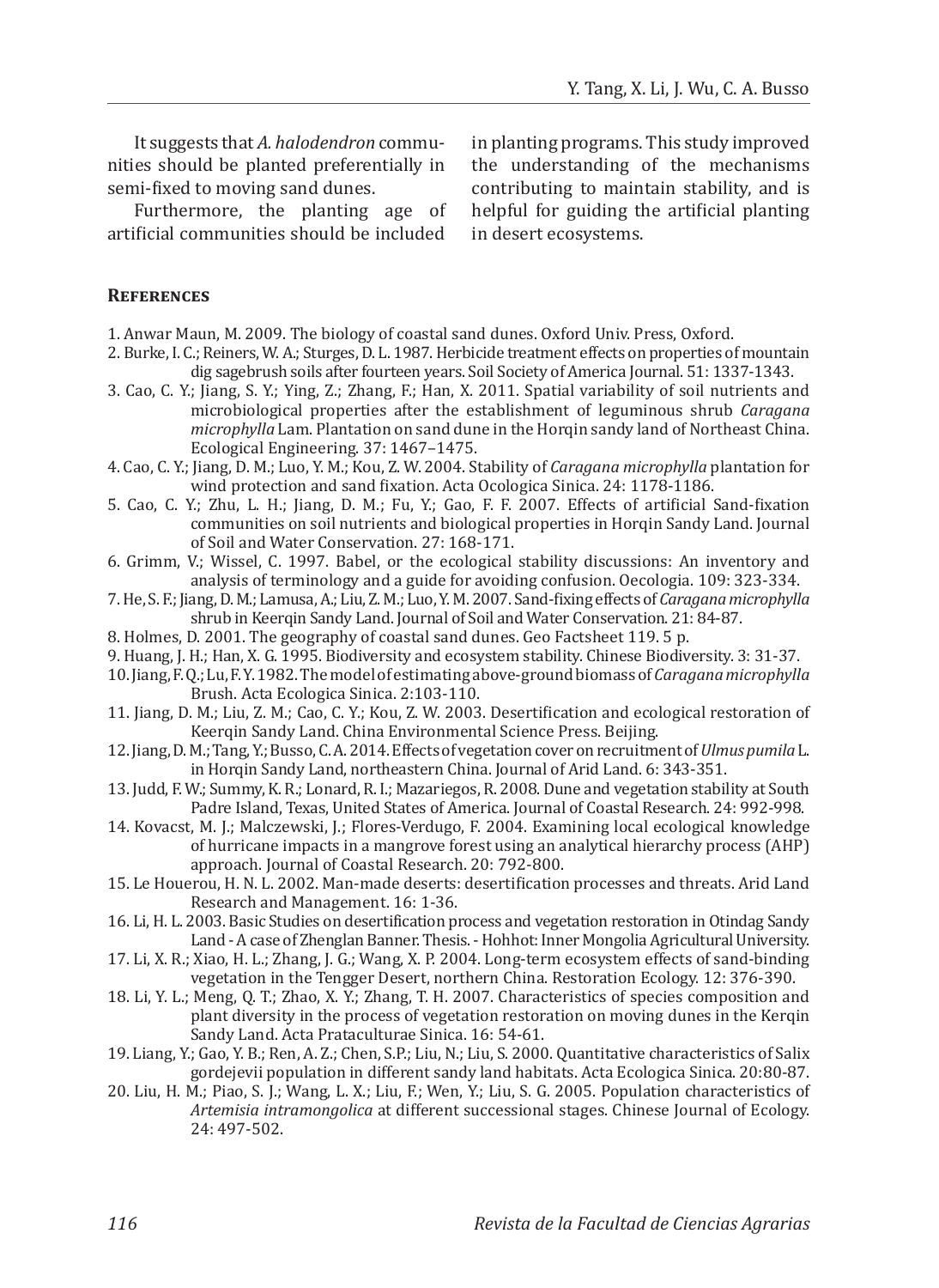- 21. Liu, B.; Liu, Z. M.; Wang, L. X. 2012. The colonization of active sand dunes by rhizomatous plants through vegetative propagation and its role in vegetation restoration. Ecological Engineering. 44:344-347. Available in: http://hwb.wales.gov.uk/cms/hwbcontent/ Shared%20Documents/VTC/env-sci/w24\_id\_sand.htm. Basic Ideas. Succession on sand dunes. Access date: 20 April 2014.
- 22. Mun, H. T.; Whitford, W. G. 1998. Changes in mass and chemistry of plant roots during longterm decomposition on a Chihuahuan Desert watershed. Biology and Fertility of Soils. 26: 16- 22.
- 23. Oswald, J. S.; Jonathan, H. G.; Barbara, L. P.; Evan, L. P.; Geoffrey, C. T.; James, R. V. 2008. From individuals to ecosystem function: Toward an integration of evolutionary and ecosystem ecology. Ecology. 89: 2436-2445.
- 24. Petersen, G. W.; Cunningham, R. L.; Matelski, R. P. 1968. Moisture characteristics of Pennsylvania soils: I. Soil moisture retention as related to texture. Soil Science Society of America Journal. 32: 271-275.
- 25. Pfisterer, A. B.; Schmid, B. 2002. Diversity dependent production can decrease the stability of ecosystem functioning. Nature. 416: 84-86.
- 26. Piao, S. J.; Wang, Z. J.; Yan, X. L.; Zhang, B. C.; Yin, H. 2006. Analysis of niche fitness of *Artemisia halondendron* population on Horqin Sandy Land. Journal of Plant Ecology. 30: 593-600.
- 27. Schlesinger, W. H.; Raikes, J. A.; Hartley, A. E.; Cross, A. E. 1996. On the spatial pattern of soil nutrients in desert ecosystem. Ecology. 77: 364-374.
- 28. Su, Y. Z.; Zhao, H. L.; Li, Y. L.; Cui, J. Y. 2004a. Influencing mechanisms of several shrubs on soil chemical properties in semiarid Horqin Sandy Land, China. Arid Land Research and Management. 18: 251-263.
- 29. Su, Y. Z.; Zhao, H. L.; Zhang, T. H.; Li, Y. L. 2004b. Characteristics of plant community and soil properties in the plantation chronosequence of *Caragana microphylla* in Horqin Sandy Land. Acta Phytoecologica Sinica. 28: 93-100.
- 30. Su, Y. Z.; Zhao, W. Z.; Su, P. X.; Zhang, Z. H.; Wang, T.; Ram, R. 2007. Ecological effects of desertification control and desertified land reclamation in an oasis–desert ecotone in an arid region: A case study in Hexi Corridor, northwest China. Ecological Engeneering. 29: 117-124.
- 31. Tang, Y.; Jiang, D. M.; Lv, X. T. 2014. Effects of Exclosure Management on Elm (*Ulmus pumila*) Recruitment in Horqin Sandy Land, Northeastern China. Arid Land Research and Management. 28: 109-117.
- 32. Thornes, J. B. 2005. Coupling erosion, vegetation and grazing. Land Degradation and Development. 16:127-38.
- 33. Tilman, D. 1996. Biodiversity: Population *versus* ecosystem stability. Ecology. 77: 350-363.
- 34. Wang, Z. J. 2006. Analysis of Habitat Fitness of *Artemisia halodendro*n population in Horqin Sandy Land. Thesis. Inner Mongolia University, Hohhot.
- 35. Wang, Q. K.; Zhang, M. C.; Wang, S. L. 2012. A meta-analysis on the response of microbial biomass, dissolved organic matter, respiration, and N mineralization in mineral soil to fire in forest ecosystems. Forest Ecology and Management. 271: 91-97.
- 36. Wang, S. K.; Zhao, X. Y.; Qu, H.; Zuo, X. A.; Lian, J.; Tang, X.; Powers, R. 2011. Effects of shrub litter addition on dune soil microbial community in Horqin Sandy Land, northern China. Arid Land Research and Management**.** 25: 203-216.
- 37. Westoby, M. 1980. Elements of a theory of vegetation dynamics in arid rangeland. Israel Journal of Botany. 28:169-194.
- 39. Westoby, M.; Walker, B. Noy-Meir, I. 1989. Opportunistic management for rangeland not at equilibrium. Journal of Range Management 42(2): 266-274.
- 39. Wezel, A.; Rajot, J. L.; Herbrig, C. 2000. Influence of shrubs on soil characteristics and their function in Sahelian agro-ecosystems in semi-arid Niger. Journal of Arid Environments. 44: 383-398.
- 40. Xie, G. H.; Steinberger, Y. 2001. Temporal patterns of C and N under shrub canopy in a loessial soil desert ecosystem. Soil Biology and Biochemistry**.** 33: 1371-1379.